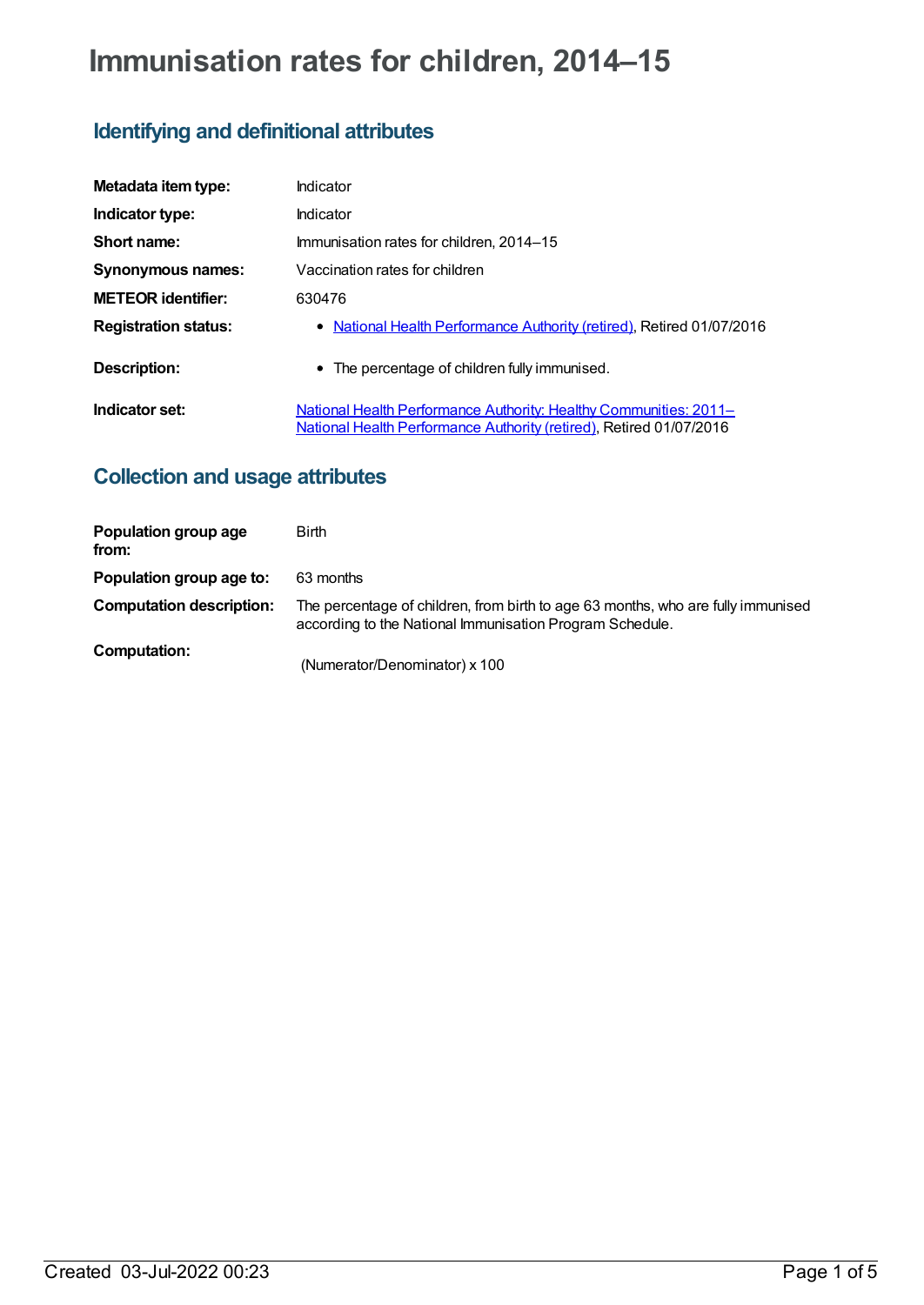**Numerator:** Number of children who are fully immunised in the Australian Childhood Immunisation Register (**[ACIR](https://meteor.aihw.gov.au/content/523595)**), for each age group.

1 year of age

Children aged 12 months to less than 15 months between 1 April 2014 and 31 March 2015 who, prior to the age of 12 months received their third vaccination for diphtheria, tetanus, whooping cough (DTPa) and polio (IPV), and either their second or third vaccination \* for hepatitis B (hepB), *haemophilus influenza* type b (Hib) and the pneumococcal vaccine.

2 years of age

Children aged 24 months to less than 27 months between 1 April 2014 and 31 March 2015 who, prior to the age of 24 months received their third or fourth vaccination tfor DTPa and Hib, their third vaccination for IPV and hepB, and their first vaccination for measles, mumps and rubella (MMR).

5 years of age

Children aged 60 months to less than 63 months between 1 April 2014 and 31 March 2015 who, prior to the age of 60 months received their fourth or fifth vaccination<sup>\*</sup> for DTPa, their fourth vaccination for IPV and their second vaccination for MMR.

\* dependent on the type of vaccine used

For each age it is assumed that earlier vaccinations in the series have been given. A change in the definition of fully immunised for 2 year olds occurred from 31 December 2014 when meningococcal C vaccination (given at 12 months), dose 2 measles, mumps, rubella (MMR), and dose 1 varicella vaccination were included in the definition of 'fully immunised'. The inclusion of these three additional vaccines has caused a decrease in the reported immunisatuion coverage rates which are measured at 2 years of age.

| Numerator data elements: | -Data Element / Data Set                                                                                                                                                               |
|--------------------------|----------------------------------------------------------------------------------------------------------------------------------------------------------------------------------------|
|                          | Service contact—service contact date, DDMMYYYY                                                                                                                                         |
|                          | Data Source                                                                                                                                                                            |
|                          | <b>Australian Childhood Immunisation Register (ACIR)</b>                                                                                                                               |
|                          | <b>Data Element / Data Set-</b>                                                                                                                                                        |
|                          | Person—date of birth, DDMMYYYY                                                                                                                                                         |
|                          | Data Source                                                                                                                                                                            |
|                          | <b>Australian Childhood Immunisation Register (ACIR)</b>                                                                                                                               |
|                          |                                                                                                                                                                                        |
| Denominator:             | Number of children who turned 1, 2 or 5 years between 1 April 2014 and 31 March<br>2015 in the eligible population i.e. those children who are registered with Medicare<br>on the ACIR |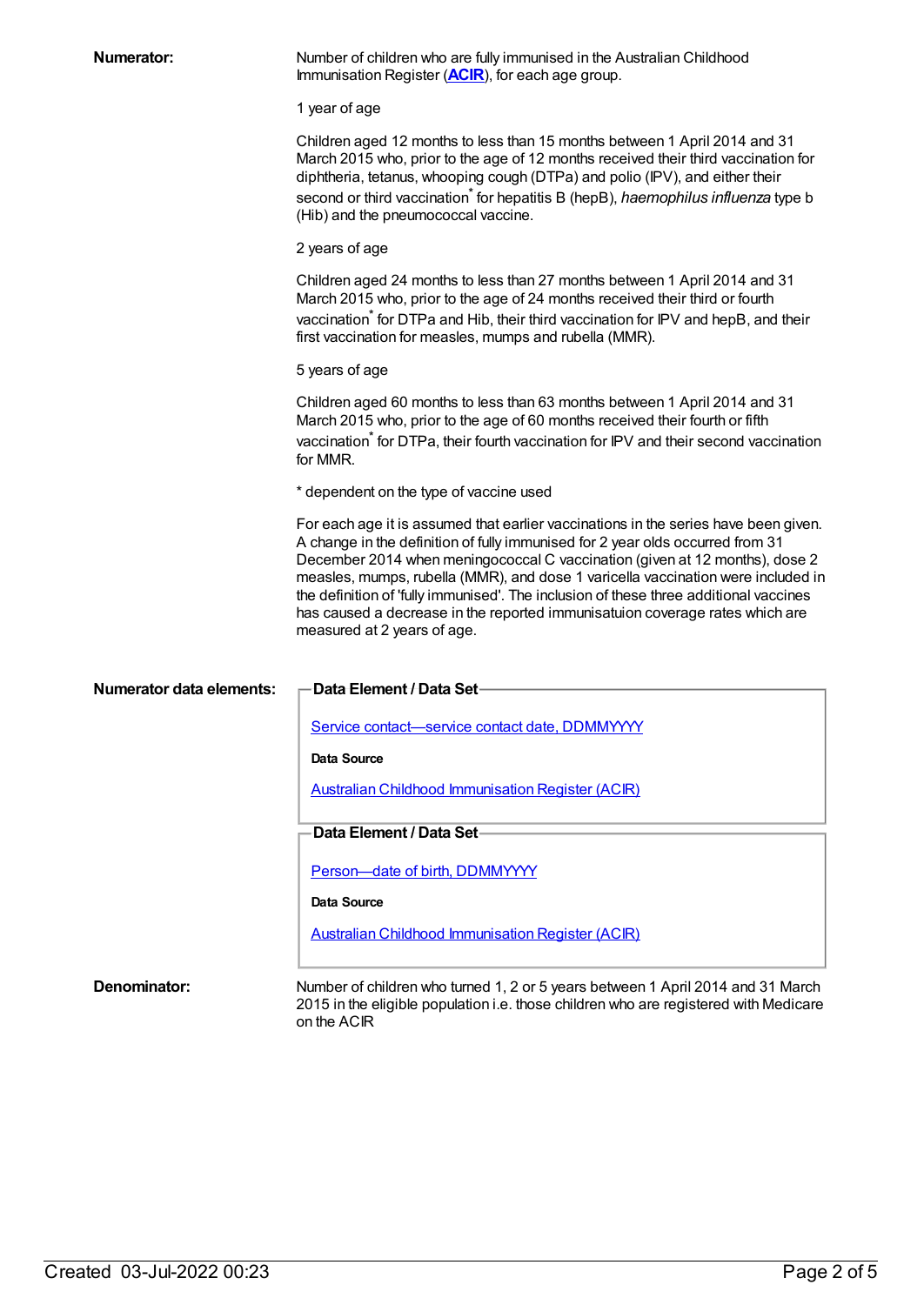| Denominator data<br>elements: | Data Element / Data Set                                                                                                                                                                                                                                                                                                                                                                                                                                                                                                                                                                                                                                                                                                                                        |
|-------------------------------|----------------------------------------------------------------------------------------------------------------------------------------------------------------------------------------------------------------------------------------------------------------------------------------------------------------------------------------------------------------------------------------------------------------------------------------------------------------------------------------------------------------------------------------------------------------------------------------------------------------------------------------------------------------------------------------------------------------------------------------------------------------|
|                               | Service contact-service contact date, DDMMYYYY                                                                                                                                                                                                                                                                                                                                                                                                                                                                                                                                                                                                                                                                                                                 |
|                               | Data Source                                                                                                                                                                                                                                                                                                                                                                                                                                                                                                                                                                                                                                                                                                                                                    |
|                               | <b>Australian Childhood Immunisation Register (ACIR)</b>                                                                                                                                                                                                                                                                                                                                                                                                                                                                                                                                                                                                                                                                                                       |
|                               | Data Element / Data Set-                                                                                                                                                                                                                                                                                                                                                                                                                                                                                                                                                                                                                                                                                                                                       |
|                               | Person-date of birth, DDMMYYYY                                                                                                                                                                                                                                                                                                                                                                                                                                                                                                                                                                                                                                                                                                                                 |
|                               | Data Source                                                                                                                                                                                                                                                                                                                                                                                                                                                                                                                                                                                                                                                                                                                                                    |
|                               | <b>Australian Childhood Immunisation Register (ACIR)</b>                                                                                                                                                                                                                                                                                                                                                                                                                                                                                                                                                                                                                                                                                                       |
| Disaggregation:               | By Aboriginal and Torres Strait Islander status and by Primary Health Network<br>catchments, Statistical Areas Level 4, Statistical Areas Level 3 and<br>postcode which have been derived from <b>Address-Australian postcode</b> , code<br>(Postcode datafile) {NNNN}                                                                                                                                                                                                                                                                                                                                                                                                                                                                                         |
|                               | Primary Health Networks are primary health care organisations established to<br>improve responsiveness, coordinate primary health care delivery and tackle local<br>health care needs and service gaps. A Primary Health Network catchment refers to<br>the geographical area of a Primary Health Network.                                                                                                                                                                                                                                                                                                                                                                                                                                                     |
|                               | Statistical Areas Level 4 (SA4s) and Statistical Areas Level 3 (SA3s) are<br>geographic areas defined in the ABS Australian Statistical Geography Standard<br>(ASGS).                                                                                                                                                                                                                                                                                                                                                                                                                                                                                                                                                                                          |
|                               | The aim of SA4s is to provide a sub-state breakdown of Australia and SA4s are<br>built from whole SA3s. There are 88 spatial SA4s covering the whole of Australia<br>without gaps or overlaps. In regional areas, SA4s tend to have populations of<br>between 100,000 to 300,000 people and in metropolitan areas, SA4s tend to have<br>larger populations of between 300,000 and 500,000 people.                                                                                                                                                                                                                                                                                                                                                              |
|                               | The aim of SA3s is to create a standard framework for the analysis of ABS data at<br>the regional level through clustering groups of SA2s that have similar regional<br>characteristics. There are 333 spatial SA3s covering the whole of Australia without<br>gaps or overlaps. They are designed to provide a regional breakdown of Australia.<br>SA3s generally have a population of between 30,000 and 130,000 people. There<br>are approximately 50 with fewer than 30,000 people and 35 with more than<br>130,000 as at 30 June 2011. For further information see the ABS publication,<br>Australian Statistical Geography Standard (ASGS): Volume 1 - Main Structure and<br>Greater Capital City Statistical Areas, July 2011 (cat. no. 1270.0.55.001). |
|                               | Geographic correspondences (sometimes referred to as concordances or<br>mapping files) can be used where the location information in an original survery,<br>census or administrative data is not available at the geographic area required for<br>analysis and reporting. Geographic correspondences are a mathematical method<br>for reassigning data from one geographic area (e.g. a postcode of a patient's<br>address in a PHN record) to a new geographic area (e.g. PHN area or SA3).                                                                                                                                                                                                                                                                  |
|                               | In 2015, the Department of Health commissioned the ABS to compile several<br>correspondences to convert data from defined geographic levels to PHN areas<br>using PHN boundaries and ABS Estimated Resident Population (ERP). These<br>concordance files were used in the report.                                                                                                                                                                                                                                                                                                                                                                                                                                                                              |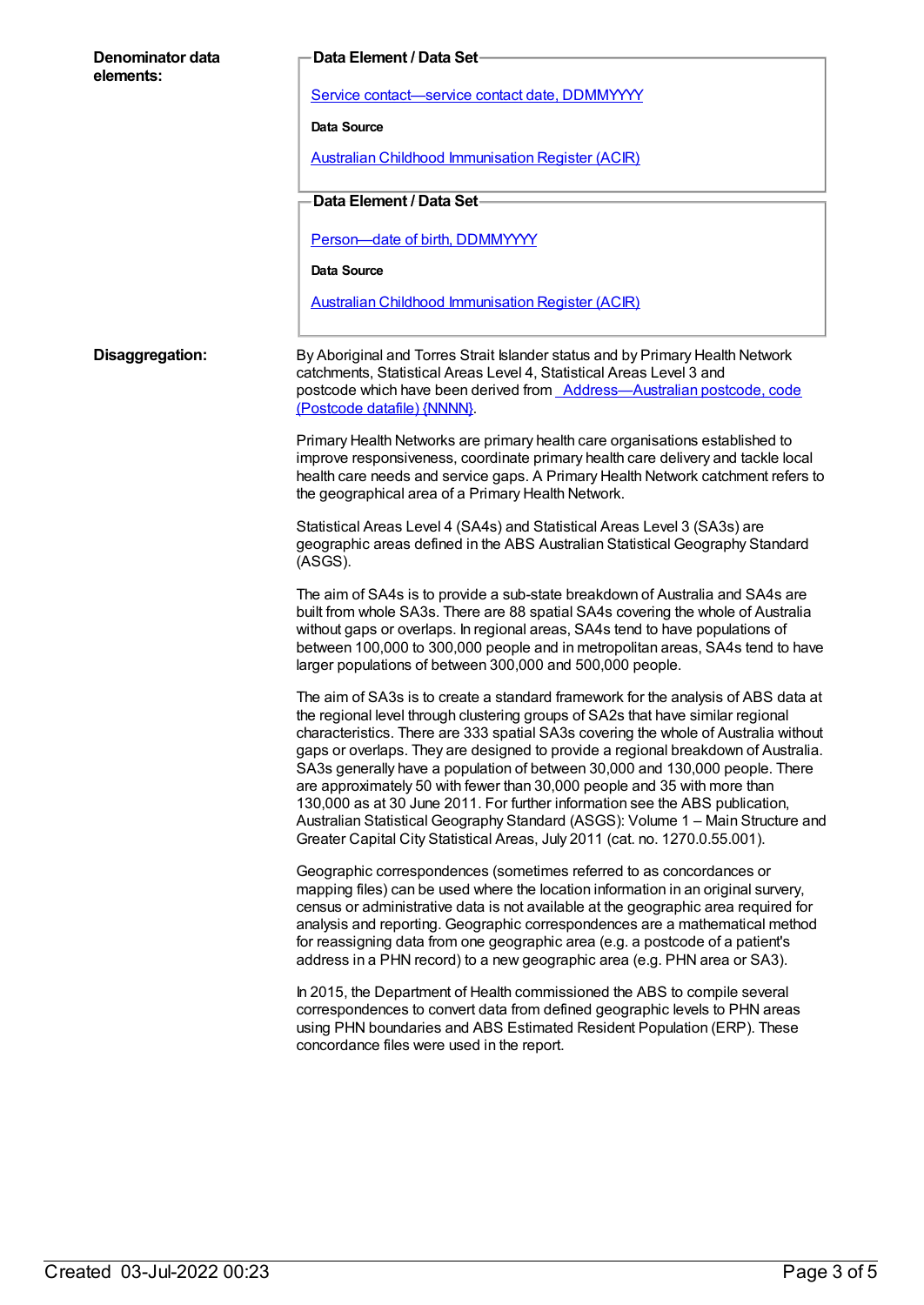| <b>Disaggregation data</b> |  |
|----------------------------|--|
| elements:                  |  |

#### **Data Element / Data Set**

[Person—Indigenous](https://meteor.aihw.gov.au/content/291036) status, code N

**Data Source**

Australian Childhood [Immunisation](https://meteor.aihw.gov.au/content/394254) Register (ACIR)

#### **Data Element / Data Set**

[Address—Australian](https://meteor.aihw.gov.au/content/429894) postcode, Australian postcode code (Postcode datafile) {NNNN}

#### **Data Source**

Australian Childhood [Immunisation](https://meteor.aihw.gov.au/content/394254) Register (ACIR)

#### **Data Element / Data Set**

[Address—statistical](https://meteor.aihw.gov.au/content/457293) area, level 3 (SA3) code (ASGS 2011) NNNNN

#### **Data Element / Data Set**

[Address—statistical](https://meteor.aihw.gov.au/content/609805) area, level 4 (SA4) code (ASGS 2011) NNN

**Data Element / Data Set**

Administrative health [region—Primary](https://meteor.aihw.gov.au/content/611088) Health Network identifier, code AAANNN

## **Representational attributes**

| <b>Representation class:</b> | Percentage |
|------------------------------|------------|
| Data type:                   | Real       |
| Unit of measure:             | Person     |
| Format:                      | N[NN].N    |

## **Indicator conceptual framework**

| <b>Framework and</b> | <b>PAF-Effectiveness of access</b> |
|----------------------|------------------------------------|
| dimensions:          |                                    |
|                      | <b>PAF-Equity of access</b>        |

### **Data source attributes**

| Data sources: | Data Source                                              |
|---------------|----------------------------------------------------------|
|               | <b>Australian Childhood Immunisation Register (ACIR)</b> |
|               | <b>Frequency</b>                                         |
|               | Quarterly (register 'snapshot')                          |
|               | Data custodian                                           |
|               | Department of Health and Ageing                          |
|               |                                                          |

## **Accountability attributes**

**Reporting requirements:** National Health Performance Authority-Performance and Accountability Framework